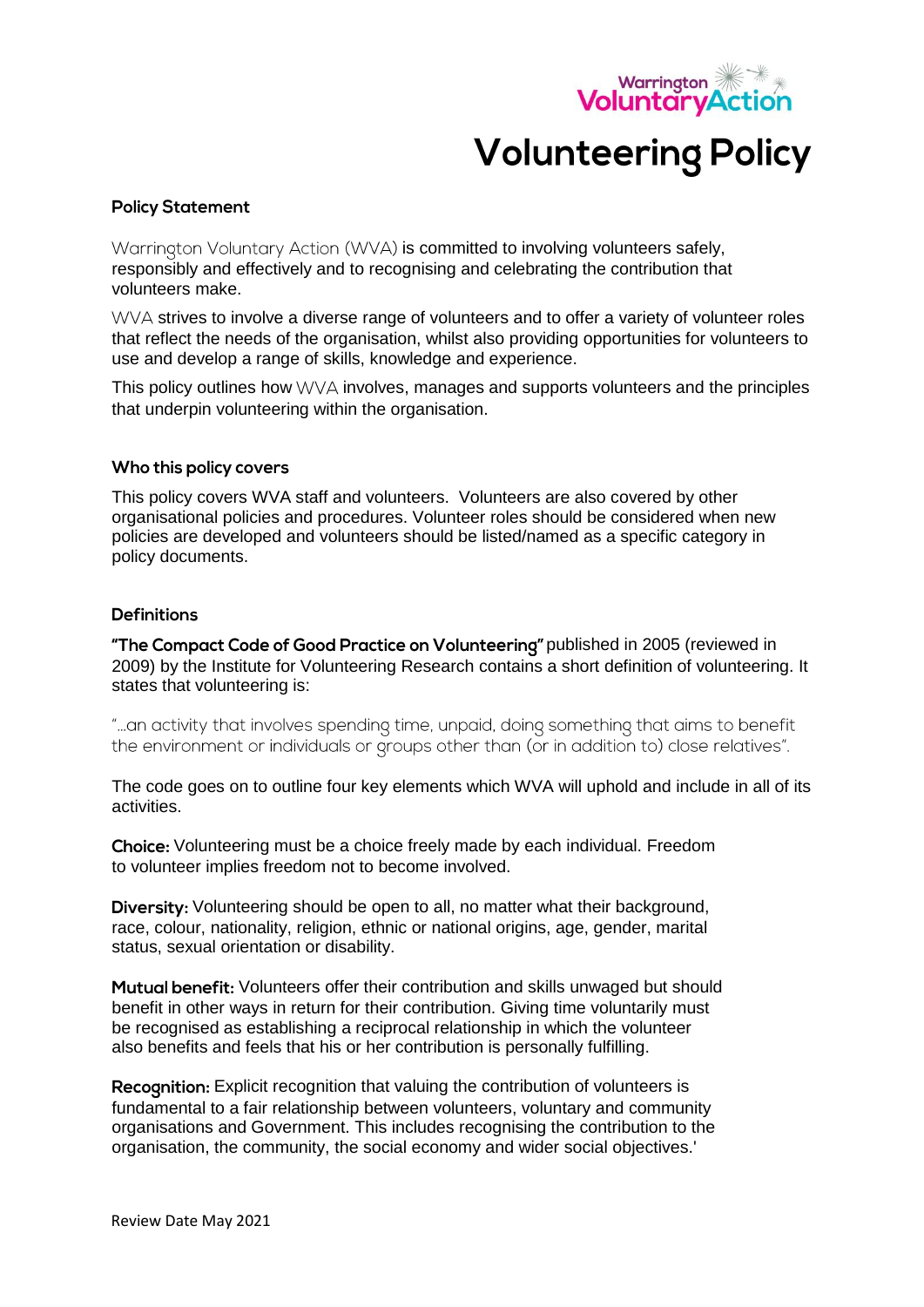

#### **Ethos of our Volunteer Programme**

All staff members at WVA have a responsibility for involving volunteers in their work and for providing a level of volunteer management. Staff members are provided with support and guidance about working with volunteers and are expected to work professionally and respectfully with volunteers.

We treat volunteers with the same level of respect that we would a paid staff member, whilst recognising the need for clear distinctions between paid and voluntary roles. We see volunteers as adding value to our services rather than substituting for paid staff roles. We recognise the unique position of volunteers and the particular qualities that volunteers bring to their roles within the organisation.

We look for the best in our volunteers and aim to work with people's skills and build on strengths, rather than focussing on what someone can't do.

#### 1. Introduction

Warrington Voluntary Action (WVA) is an infrastructure organisation aiming to support the development of a vibrant, thriving and sustainable third sector to meet the diverse and changing needs of local communities.

To do this we:

- Provide information, guidance and resources enabling local voluntary, community and faith organisations to deliver effective quality services.
- Promote, support and develop volunteering for individuals and local communities to make a positive difference.
- Develop and champion excellence in volunteer management
- Initiate and nurture the development of new groups, schemes, enterprises or activities to meet identified needs.
- Support local networks and forums to facilitate and encourage effective partnerships and strengthen cross sector working.
- Enable effective representation and involvement on key strategic partnership bodies to ensure third sector organisations have a strong voice.

Warrington Voluntary Action is committed to involving volunteers directly within the organisation to:

- Allow us to offer additional services to our core work.
- Contribute to the delivery of our services
- Allow people to use volunteering as a way of gaining skills and develop confidence which can be utilised in other areas.
- Provide different skills and perspectives to our work.
- Offer opportunities if we can for participation by people who might otherwise be excluded.

This volunteer policy sets out the principles and practice by which we involve volunteers.

## 2. Principles

Warrington Voluntary Action:

Review Date May 2021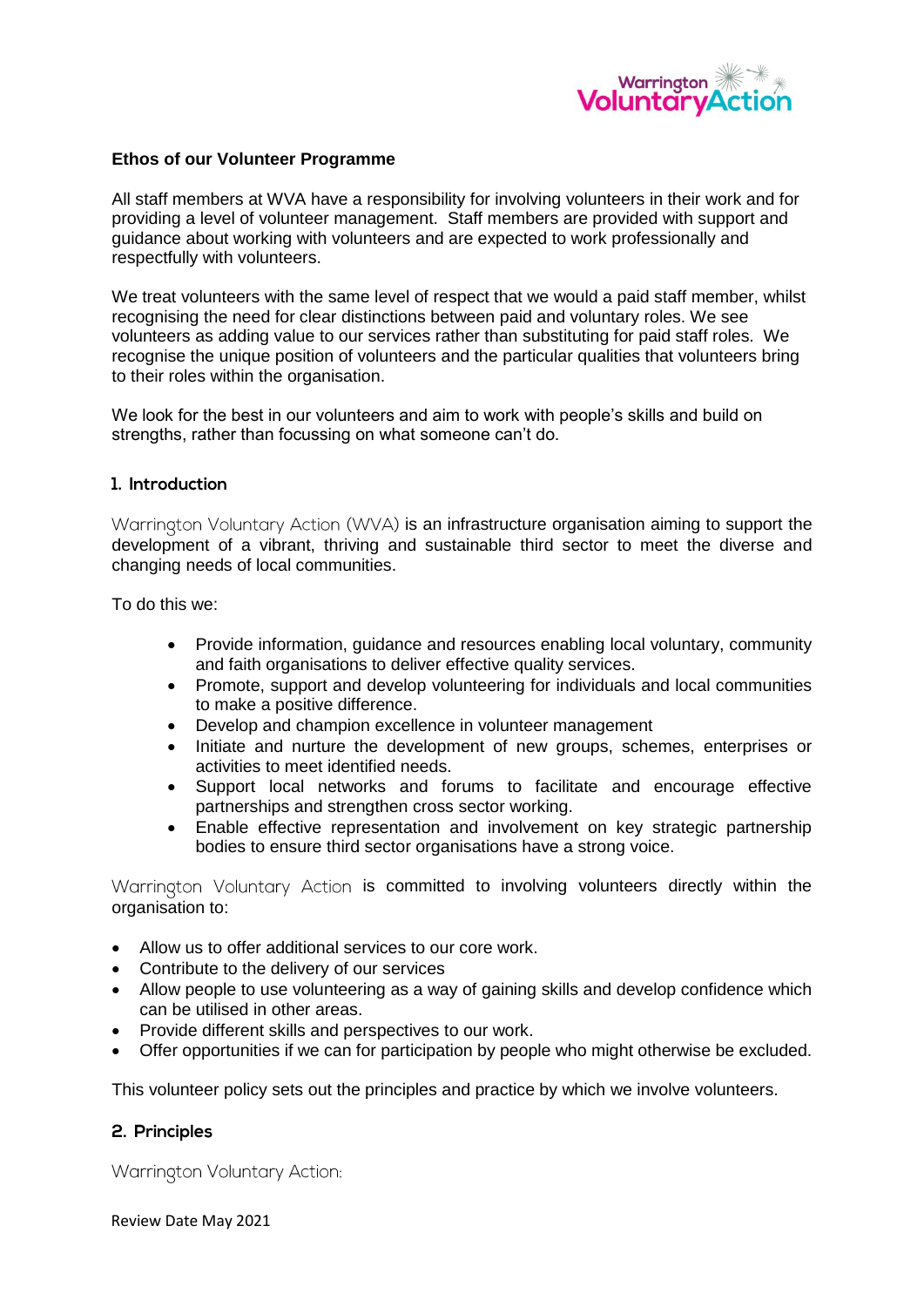

- Recognises that voluntary work brings mutual benefits to volunteers themselves, to service users and the organisation as a whole.
- Will ensure that volunteers are properly integrated into the organisational structure and that mechanisms are in place for them to contribute to the work of  $VVVA$ .
- Will not introduce volunteers to replace paid staff as part of a service which they provide.
- Expects that staff at all levels will work positively with volunteers and, where appropriate, will actively seek to involve them in their work.
- Recognises that volunteers require satisfying work and personal development and will seek to help volunteers meet these needs, as well as providing the training for them to do their work effectively.

# 3. Recruitment

Recruitment of volunteers will generally be from all sections of the community, and will be in line with WVA Equality and Diversity Policy. Positive action in recruitment may be used where appropriate.

We are committed to equal opportunities and believe volunteering is open to all regardless of an individual's age, sex, marital status, ethnic origin, nationality, sexual orientation, political beliefs, HIV/Aids status, marital status, adaptable needs or religion. Decisions are made on the basis of an individual's suitability for the role.

Specific opportunities within  $WVA$  will be created and advertised with an information pack available. Opportunities will vary in length and complexity. WVA also reserves the right to discontinue any opportunity at any time.

People interested in becoming volunteers with  $\vee\vee\wedge$  will be invited for an informal talk with the Volunteer Engagement Officer. WVA aims to support those who show willingness and aptitude to perform the role, this support will be in the form of induction training, access to all courses supplied by WVA and partners, reviews and establishment of individual development needs.

All volunteers will be asked to complete a registration form and may need to provide two references. Where applicants are not placed in the role applied for, they will be provided with constructive feedback and given the opportunity to discuss alternative volunteering roles.

The volunteering roles offered by  $WVA$  are not likely to require a CRB check however volunteers with criminal convictions either spent or unspent will be accepted into the opportunities offered unless the conviction conflicts with the role in which they are applying for.  $WWA$  is committed to giving individuals with CRB issues a foot into volunteering. The majority of roles within WVA will not involve a CRB check

Volunteers with Learning Disabilities will be welcomed if the arrangement is mutually fulfilling. Roles can to a certain extent be adapted to suit the ability of the volunteer and elements of the opportunity can be performed where possible.

Volunteers that disclose additional issues (substance addiction, mental health or physical disability for example) will be considered on personal/individual merit. Whilst volunteering the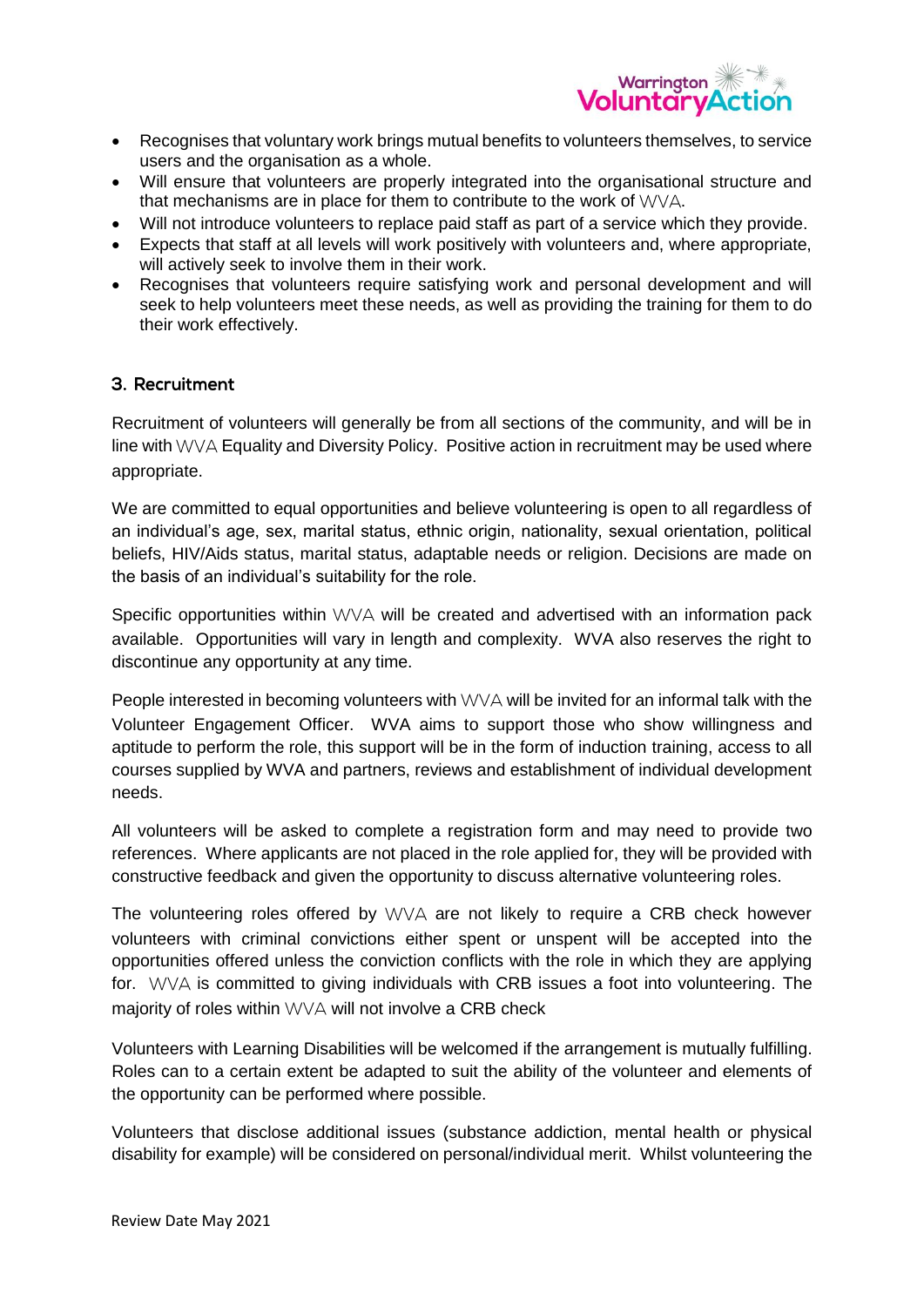

Volunteer Engagement Officer will support the volunteer and provide regular reviews if needed to ensure the correct level of support is being provided.

# 4. Volunteer Documentation

Each volunteering role will have a role description outlining their main duties and the terms of their volunteering role.

All volunteers with  $WVA$  will be required to sign a Volunteer Agreement, this document outlines a mutual promise that both sides shall uphold.

Volunteers will also be provided, if desired, with a skills record, a document outlining training received and skills gained. This record will allow the volunteer to use their time with  $WVA$ effectively as they transition into other roles. This record will also be used to identify training needs.

## 5. Induction and Training

Where appropriate volunteers will be given a health and safety induction and will provide them with an overview of the premises and day to day running of  $WVA$ .

Volunteers will be given induction training which will detail the work that WVA does and equip them with the full view of operations (where appropriate).

Role specific training will be provided and the appropriate tools and skills developed and training needs identified.

## 6. Support and development

The Volunteer Engagement Officer will provide regular support and review sessions. These will provide the opportunity for ongoing dialogue about the development of the volunteering role and any advice and guidance as needed.

Volunteer feedback and input is wholly welcomed and volunteers will be encouraged to make suggestions about systems and processes they are involved in. Opportunities to add to their existing role and tailor said role to meet personal goals and areas of interest is actively encouraged also. The Volunteer Engagement Officer and WVA staff (where available) will assist in the development of volunteers within the organisation. Volunteers will also be fully supported whilst volunteering by a direct line manager (from within the WVA staff) who will oversee and be responsible for their work on a particular role or project.

Volunteers will be consulted in decisions which affect them.  $VVVA$  is committed to developing consultation and representational procedures for volunteers. The organisation will inform volunteers on all decisions and updates affecting WVA as a whole and attention particularly drawn to those which affect them directly.

## 7. Records

Minimum details will be kept on volunteers. This will include the registration form, references, crisis contact, correspondence and any other relevant information in accordance with  $WVA$ confidentiality policy.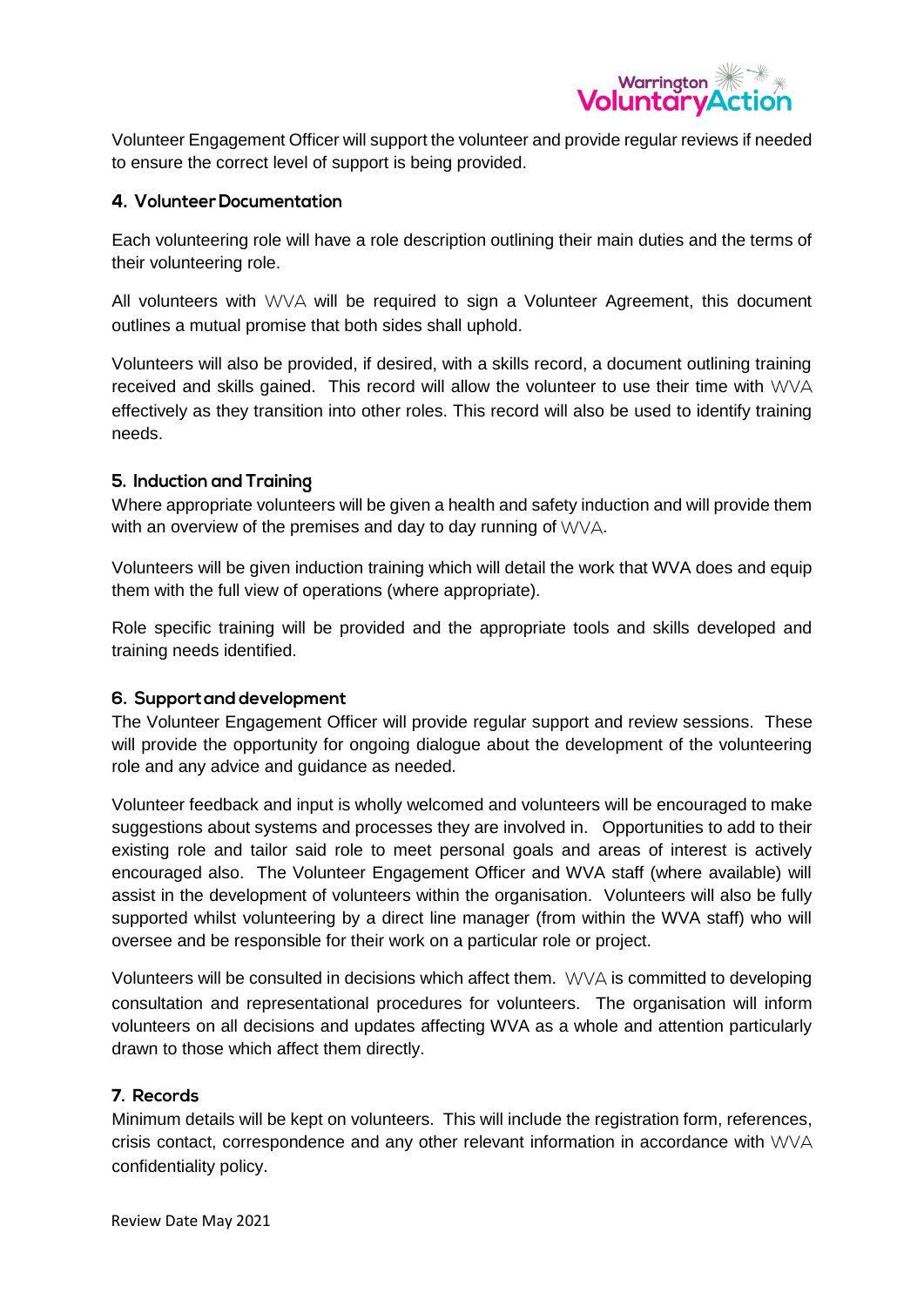

# 8. Expenses

WVA will ensure that there is a clear and accessible system to enable volunteers to claim out of pocket expenses.

Expenses will be paid for travel to and from the agreed place of volunteering on the cheapest mode of transport within reasonable distance. Proof of journey must be shown and verified by a member of staff. Mileage will be refunded at 25p per mile (plus car parking) for volunteers who are driving but otherwise bus fare.

A contribution of £2 for lunch expenses will be paid if the volunteer is present and carrying out their role for a full working day or seven hour period (whichever applies first). Proof of purchase must be returned and verified by a member of staff.

## 9. Insurance

Volunteers will be covered by the  $VV\Delta$  insurance policy while carrying out agreed duties.

# 10. Health and Safety

WVA will take all reasonably practicable steps to ensure the volunteers' health, safety and welfare while at work in accordance with the centre's Health and Safety policy.

# 11. Equal Opportunities

Volunteers and staff will work in accordance with the WVA equal opportunities policy and will prevent discrimination on any grounds.

## 12. Problems

 $WVA$  has a policy to help deal with grievances that volunteers may have. In line with this policy volunteers have the right to discuss any concerns they may have with the Volunteer Engagement Officer at any time. If the problem is with the Volunteer Engagement Officer, all grievances should be directed to the Chief Officer. If the Chief Officer is unsuitable, then the Board of Directors (via the  $VV/A$  address) are the point of contact.

Below is the current postal address where complaints should be forwarded.

**Warrington Voluntary Action** the Gateway 89 Sankey Street Warrington WAI ISR 01925 246880

# 13. Endings

Review Date May 2021